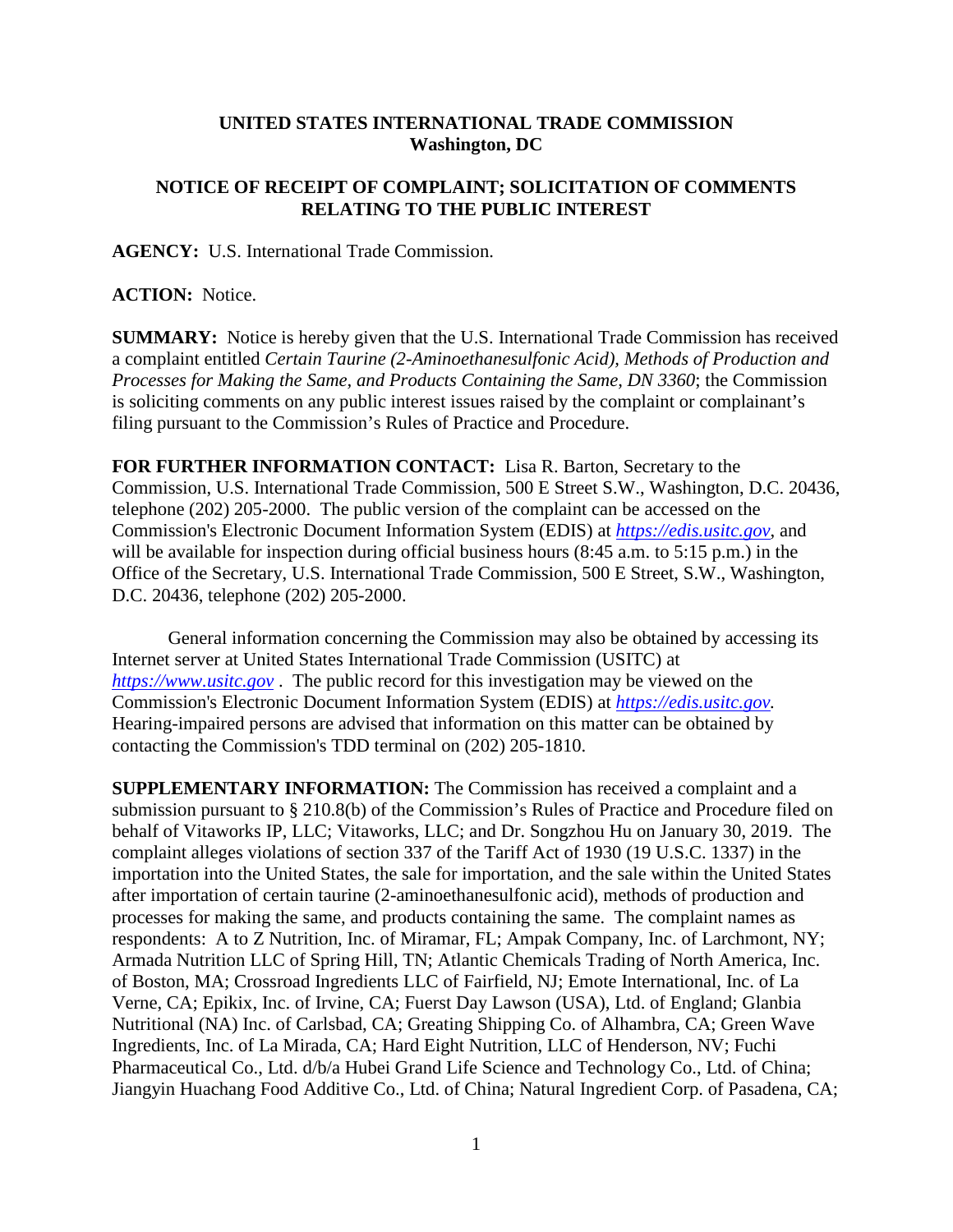JSW Enterprises, LLC d/b/a Nutravative Ingredients of Allen, TX; N.V.E., Inc. a/k/a N.V. E. Pharmaceuticals, Inc. of Andover, NJ; Pacific Rainbow International, Inc. of City of Industry, CA; Pharmachem Laboratories, Inc. of Kearny, NJ; Prinova USA, LLC of Carol Stream, IL; Qianjiang Yongan Pharma. Co., Ltd. of China; SEM Minerals, L.P. of Quincy, IL; Signo, LLC of Houston, TX; Stauber Holdings, Inc., f/k/a Stauber Performance Ingredients, Inc. of Fullerton, CA; Shandong Xinhua Pharmaceutical USA, Inc. d/b/a SX Pharma of South El Monte, CA; Uniprime International, LLC of Eatontown, NJ; and Wild Flavors, Inc. of Erlanger, KY. The complainant requests that the Commission issue a limited exclusion order, cease and desist orders and impose a bond during the 60-day review period pursuant to 19 U.S.C. § 1337(j).

Proposed respondents, other interested parties, and members of the public are invited to file comments, not to exceed five (5) pages in length, inclusive of attachments, on any public interest issues raised by the complaint or § 210.8(b) filing. Comments should address whether issuance of the relief specifically requested by the complainant in this investigation would affect the public health and welfare in the United States, competitive conditions in the United States economy, the production of like or directly competitive articles in the United States, or United States consumers.

In particular, the Commission is interested in comments that:

- (i) explain how the articles potentially subject to the requested remedial orders are used in the United States;
- (ii) identify any public health, safety, or welfare concerns in the United States relating to the requested remedial orders;
- (iii) identify like or directly competitive articles that complainant, its licensees, or third parties make in the United States which could replace the subject articles if they were to be excluded;
- (iv) indicate whether complainant, complainant's licensees, and/or third party suppliers have the capacity to replace the volume of articles potentially subject to the requested exclusion order and/or a cease and desist order within a commercially reasonable time; and
- (v) explain how the requested remedial orders would impact United States consumers.

Written submissions on the public interest must be filed no later than by close of business, eight calendar days after the date of publication of this notice in the *Federal Register*. There will be further opportunities for comment on the public interest after the issuance of any final initial determination in this investigation. Any written submissions on other issues should be filed no later than by close of business nine calendar days after the date of publication of this notice in the *Federal Register*. Complainant may file a reply to any written submission no later than the date on which complainant's reply would be due under  $\S 210.8(c)(2)$  of the Commission's Rules of Practice and Procedure (19 CFR 210.8(c)(2)).